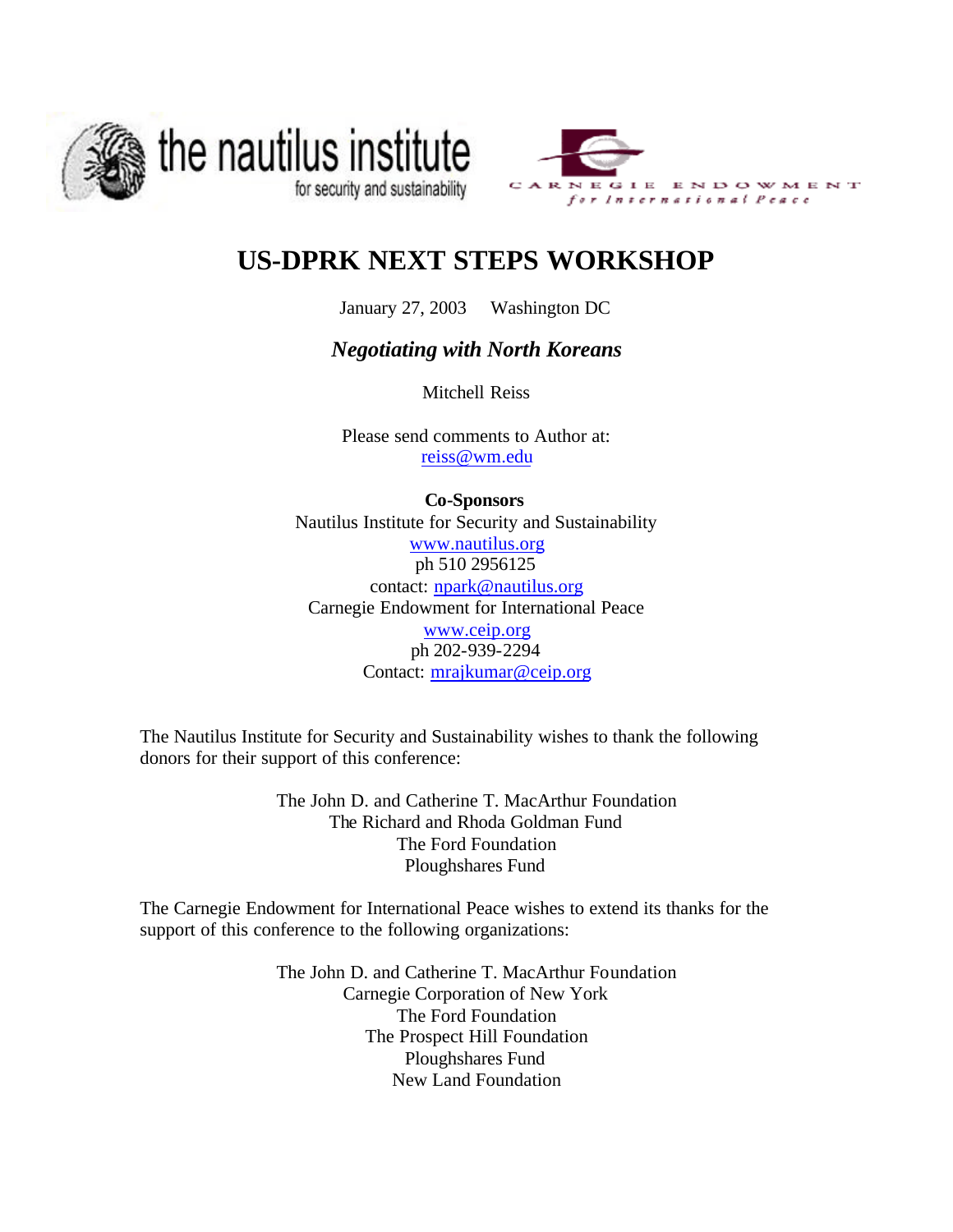#### **About Nautilus**

Nautilus Institute is a private, non-profit organization that seeks solutions to global problems. Nautilus' mission is to apply and refine the strategic tools of cooperative engagement in order to build global security and sustainability*.* Nautilus undertakes initiatives with specific outcomes that prefigure a global solution to global problems, over a 1-3 year horizon. Nautilus produces the Northeast Asian Peace and Security Network *Daily Report* and conducts a policy forum and provides special reports on nuclear security issue in East Asia, especially in Korea.

#### **Nautilus Institute for Security and Sustainability**

125 University Ave. Berkeley, CA 94710-1616 USA tel: 1 510 295-6100 fax: 1 510 295-6130 Workshop contact: Nancy Park, npark@nautilus.org tel: 1 510 295-6125

#### **About Carnegie**

The Carnegie Endowment for International Peace is a private nonprofit organization dedicated to advancing cooperation among nations and promoting active international engagement by the United States. The Non-Proliferation Project The Non-Proliferation Project is an internationally recognized source of information and analysis on efforts to curb the spread of nuclear, chemical and biological weapons and missile delivery systems. Through publications, conferences, and the Internet, the project promotes greater public awareness of these security issues and encourages effective policies to address weapons proliferation and its underlying causes. The Carnegie Moscow Center's Non-Proliferation Project provides a unique forum for these issues in Russia.

#### **Carnegie Endowment for International Peace**

1779 Massachusetts Avenue, NW, Washington, DC 20036 tel: 202-939-2294 fax: 202 483-1840 Workshop contact: Miriam Rajkumar email: mrajkumar@ceip.org

The views expressed in this essay are those of the author and do not necessarily reflect the official policy or position of the Nautilus Institute or the Carnegie Endowment for International Peace. Readers should note that Nautilus seeks a diversity of views and opinions on contentious topics in order to identify common ground.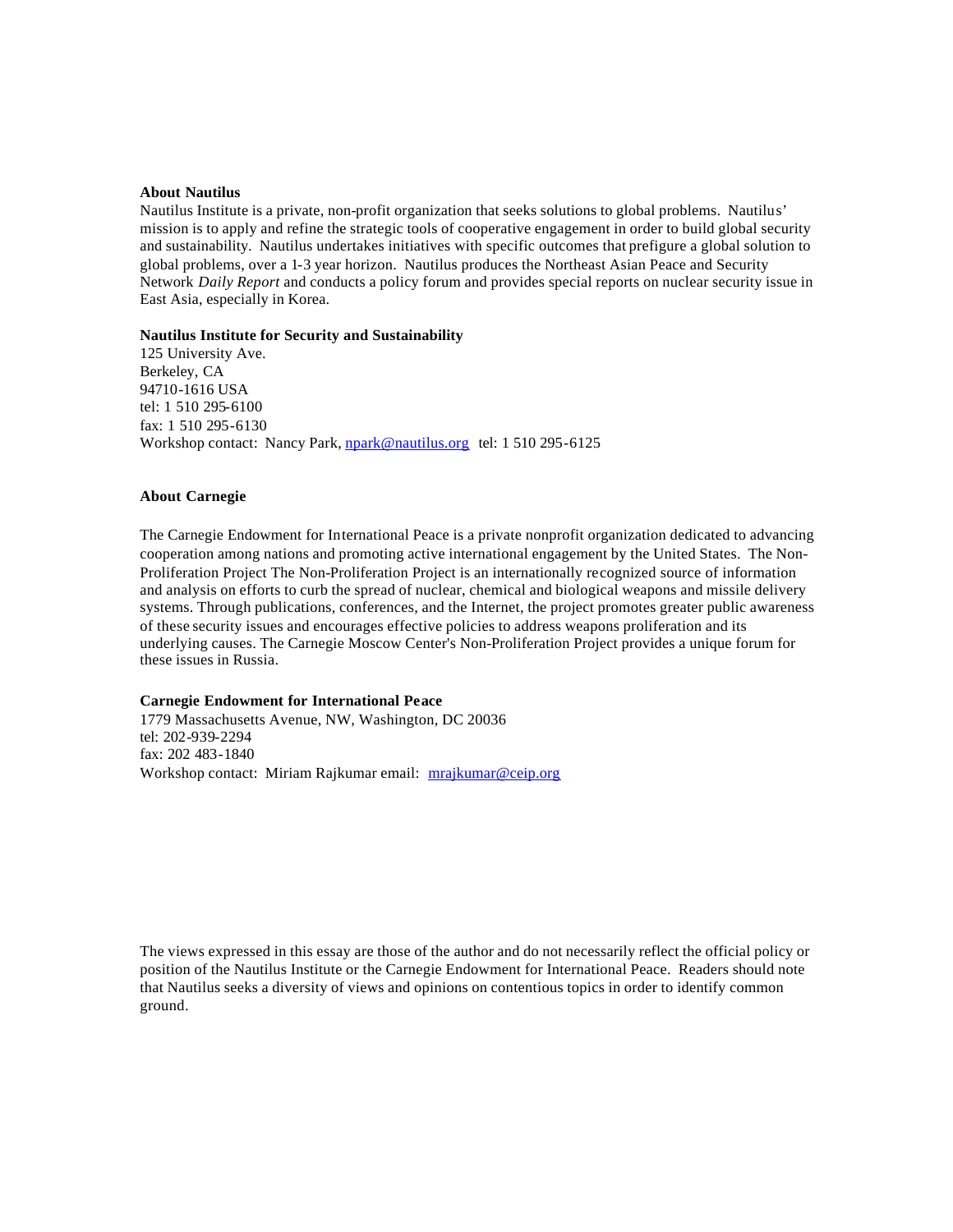# **Negotiating with North Korea: Lessons Learned (and Relearned?)**

**Dr. Mitchell B. Reiss Dean of International Affairs College of William & Mary Williamsburg, Virginia**

### **Lesson # 1: Be Humble**

North Korea exists to make every American administration look foolish. We have a hard time understanding how this insignificant  $3<sup>rd</sup>$  world backwater, the last outpost of the Cold War, can consistently thwart the will of the world's only superpower.

A large reason is that we simply do not understand North Korea very well. As Ambassador Donald Gregg has said, "North Korea is the longest running intelligence failure in U.S. history." We simply do not have a very good understanding of how decisions are made, who makes them and why.

A recent example of U.S. miscalculation: press reports stating that Bush administration officials were surprised at how North Korea has reacted to our confronting them over evidence of an enriched uranium program. Two earlier examples: (1) predictions that Kim Jong-il would not long survive in power after his father's death and (2) North Korea's August 1998 launch of a three-stage ballistic missile.

### **Lesson #2: You Can Do Business with North Korea**

It is possible to do business with North Korea. The KEDO experience bears that out. KEDO has signed over 50 protocols, agreements and MOUs with North Korea. Some have involved very sensitive matters such as Privileges & Immunities for ROK nationals in North Korea, and direct transportation and communication links. By and large, North Korea has honored them.

#### **Lesson #3: But It Is Never Easy**

You can reach agreements with North Korea, but it is never easy. The North Koreans are very experienced, very patient negotiators. They like to keep all their options open for as long as possible.

North Korea is also more comfortable than the U.S. and other countries in conducting negotiations at a high level of tension, even at times artificially creating a crisis to generate tension. Examples: the March 1993 threat to withdraw from the NPT and repeated threats at KEDO to walk out and restart their nuclear weapons program unless KEDO capitulated. And of course, the last few months have been a textbook example of North Korea gradually raising regional and international tensions.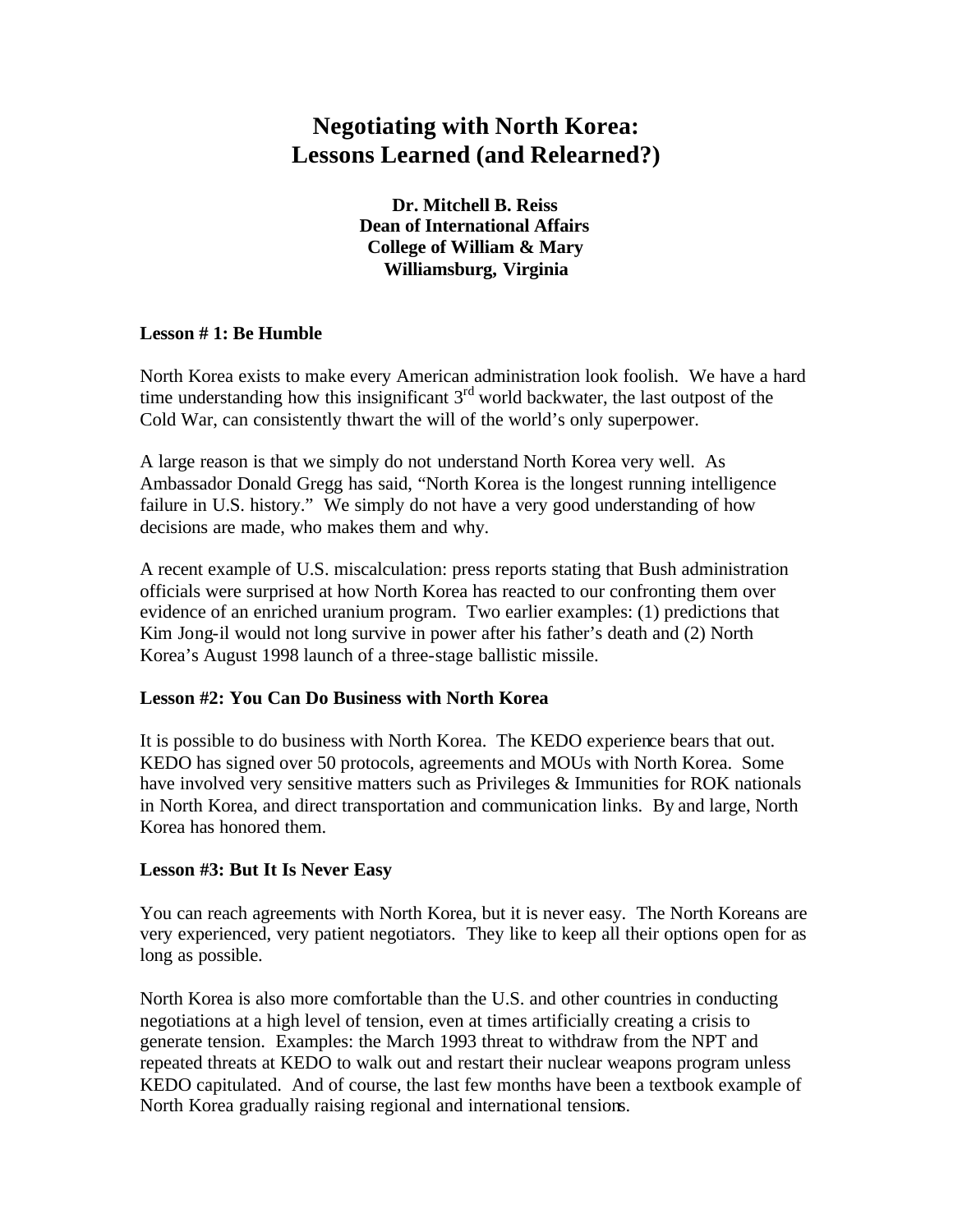#### **Lesson #4: Distrust and Verify**

It goes without saying that we should never trust North Korea to keep its side of a bargain. To state the obvious: All agreements with North Korea need to be verified continuously, rigorously and comprehensively to ensure strict compliance.

Let me add one cautionary tale, because it has not received adequate attention. In 1992 the North Koreans signed a safeguards agreement with the IAEA and provided an initial declaration of facilities and activities. Under the 1994 Agreed Framework, the North agreed to allow ad hoc and routine inspections on all facilities and activities listed in the initial declaration. From day one, North Korea did not abide by this commitment. In particular, it did not allow IAEA inspectors access to the Isotope Production Laboratory at Yongbyon, where we know North Korea had separated plutonium. For years, neither the Clinton Administration nor the IAEA raised the alarm about this important violation. So as a final point: it is not enough to distrust North Korea. It is not enough to verify North Korean behavior. You must also call North Korea to account when it violates its commitments.

#### **Lesson #5: The Importance of U.S. Leadership**

It should be obvious to everyone by now that the U.S. is the key player on the Korean peninsula, if only because the North Koreans are insisting that we talk directly with them. In addition, in certain situations, Washington's talking with North Korea can provide useful domestic political cover for South Korea and Japan to engage with North Korea.

#### **Lesson #6: Mid-Level Bureaucrats Need Not Apply**

It is also clear that North Korea is far too "precocious" for the United States to simply ignore. The range of issues it raises – nuclear proliferation, ballistic missiles, CW and BW, the conventional force balance on the Korean peninsula, human rights, and our alliance relationships with South Korea and Japan – present unique challenges for Washington. Bureaucratically, it requires a mixture of area specialization and arms control expertise.

We have seen that this challenge requires senior level officials with broad authority to handle this portfolio. It was only when former Secretary of Defense William Perry was named the North Korea Policy Coordinator that the Clinton was able to overcome what one critic labeled its policy of "strategic incoherence" towards the North. More recently, it has been Secretary of State Powell's direct intervention on the North Korea issue that has improved chances for a diplomatic solution to the current crisis.

#### **Lesson #7: Ideology vs. Pragmatism**